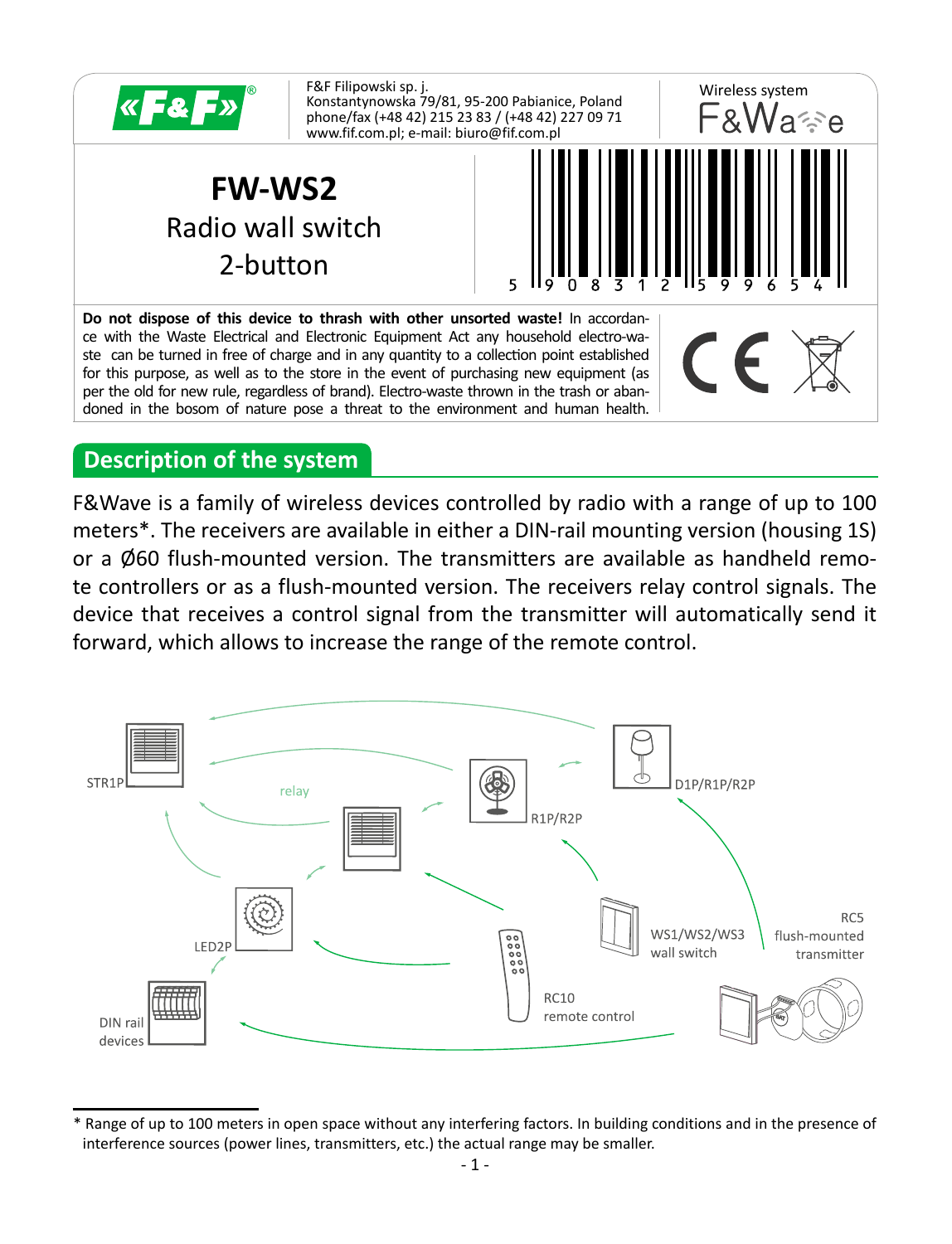## **Characteristics**

- 2-button remote control transmitter;
- works with F&Wave remote control receivers;
- ability to control any number of receivers;
- on/off (bi-stable switch) with receivers: FW-R1P, FW-R1D, FW-R2P, FW-R2D, FW-D1P, FW-D1D, FW-LED2P, FW-LED2D;
- raise/lower the roller blind with receivers FW-STR1P, FW-STR1D;
- dim/brighten the lighting with receivers FW-D1P, FW-D1D, FW-LED2P, FW-LED2D;
- ability to change the configuration of the first button to the ON function always switch on the paired receivers and/or lift the roller blind;
- ability to change the configuration of the second button to the OFF function always switch off the paired receivers and/or lower the roller blind;
- installation does not require a flush-mounted box.

## **View of the device**

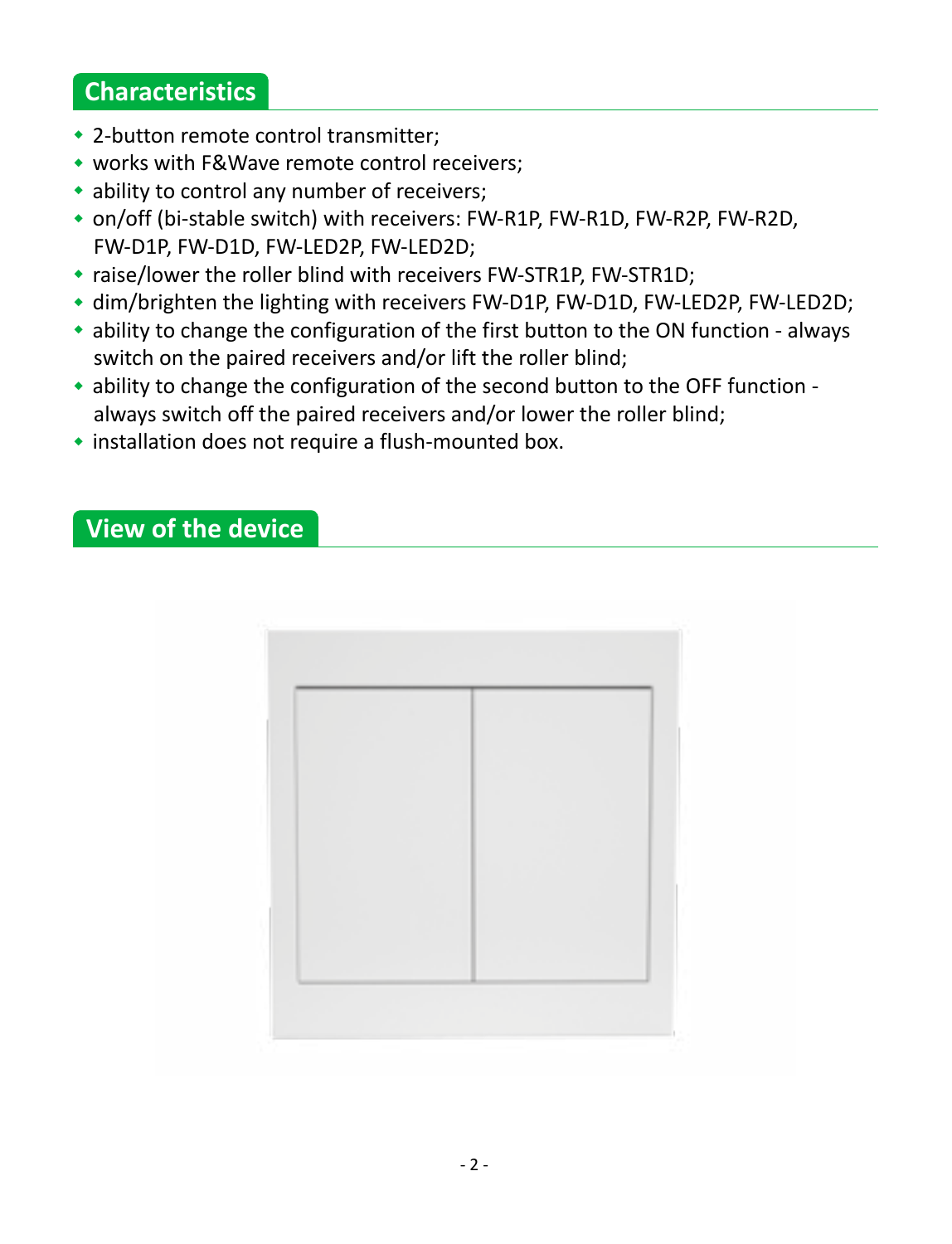## **Pairing**



After you successfully connect the receiver, press and hold the PROG button until the device switches on the output circuit and the communication LED goes off.



Press the selected button.



 $\Omega$ 

If the pairing is correct, the output circuit will be momentary switched off and the LED in the receiver will switch on again.



Exit from the programming mode of the receiver occurs automatically after 30 seconds of waiting for a signal from the transmitter or by briefly pressing the PROG button.



Each channel of the receiver can be paired with eight different transmitters (remote buttons). Pairing with more buttons will remove the first entries made in the receiver.

# **Unpairing**

Unpairing of the wall button from the receiver is only possible by clearing the list of all transmitters in the receiver. To clear the list of transmitters cooperating with the receiver, press and hold the PROG button for a minimum of 10 seconds. Fast flashing of the communication LED indicates that the memory of the controller is cleared.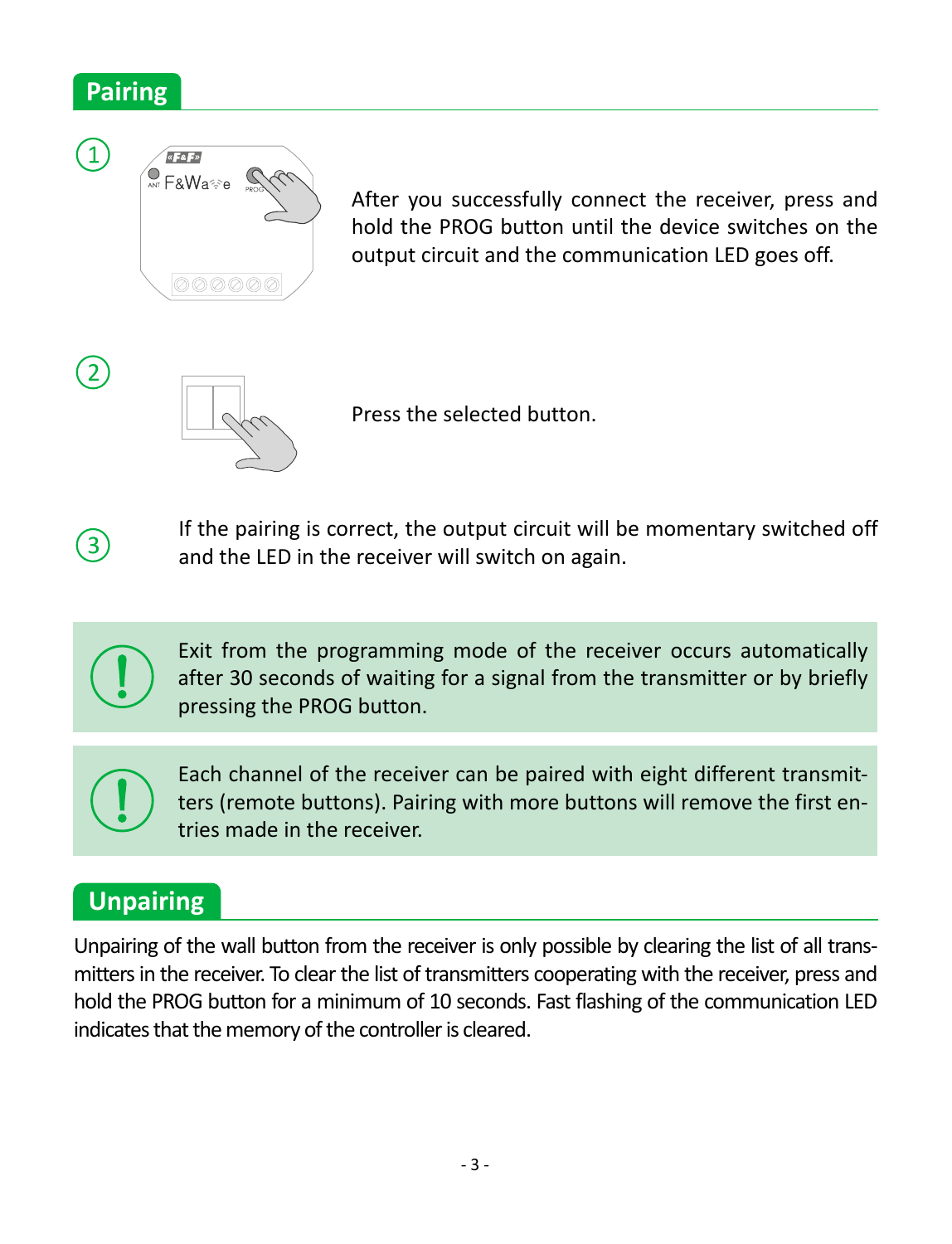## **Button configuration**

It is possible to change the configuration of the first S1 button to the ON function and to change the configuration of the second S3 button to the OFF function.

To do this:

 $\mathbf{\hat{1}}$ 



Remove the frame by prying it gently with a flat tool in the cut dedicated to this purpose.



 $\overline{4}$ 

Fold up the buttons.



Move the switch lever from position S1 to ON (for the first button) and/or move the switch lever from position S3 to OFF (for the second button).

Close the buttons and then set up the frame with notch facing up.



Due to the nature of transmission and retransmission it is not recommended to use the same button on the transmitter more often than every 2 seconds. Switching the receiver may occur with a slight delay.



It is not recommended to use remote bi-stable transmitters to control a group of receivers due to the risk of the switching status desynchronization (especially when working with larger distances and/or simultaneous use of the local buttons on the receivers).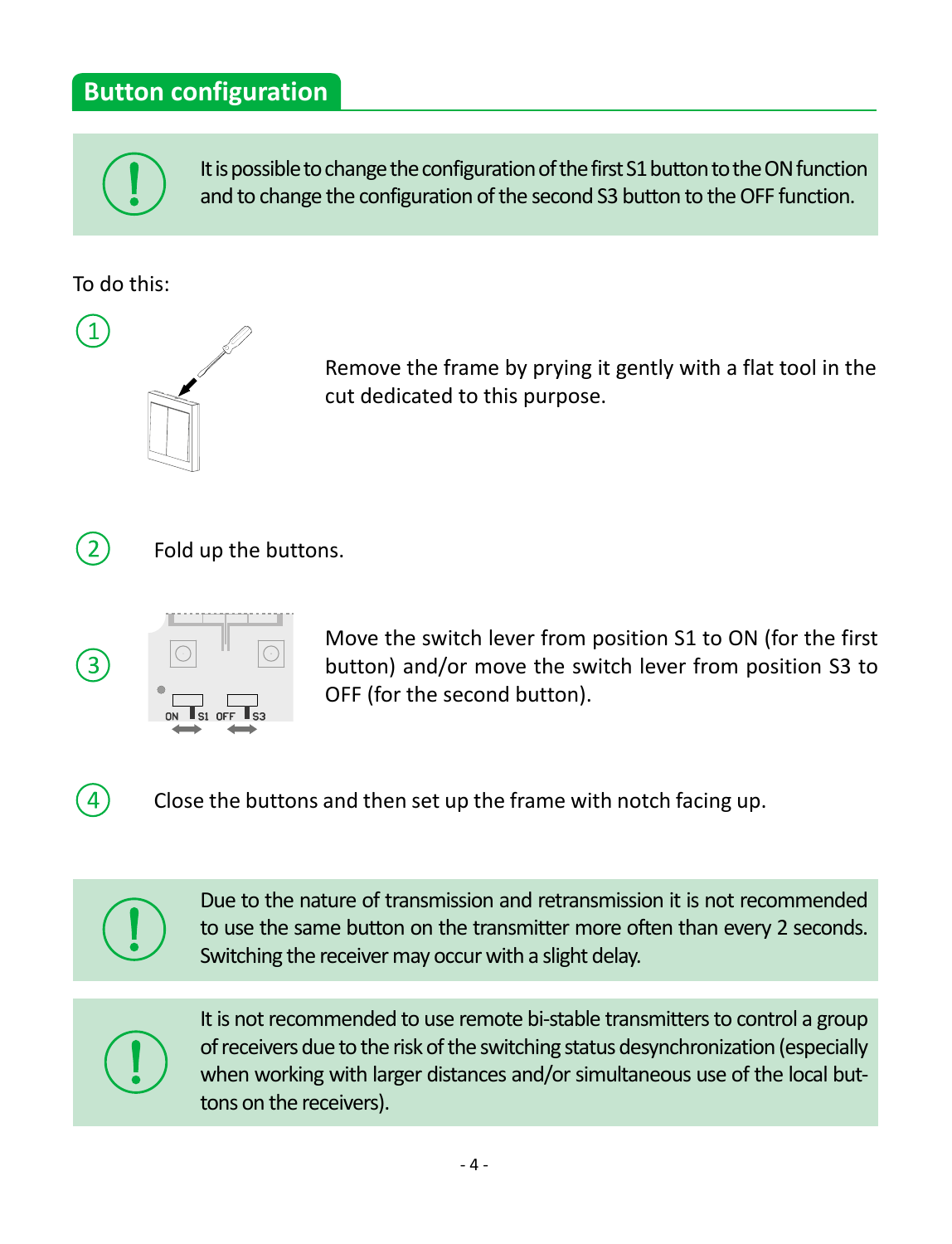### **F&Wave system device**

| <b>Transmitters</b>    | <b>Receivers</b>            | Ø60 box         | DIN rail        |
|------------------------|-----------------------------|-----------------|-----------------|
| flush-mounted          | Single relay                | FW-R1P          | FW-R1D          |
| FW-RC4-AC, FW-RC5      | Double relay                | FW-R2P          | FW-R2D          |
| remote controls        | Universal dimmer            | FW-D1P          | FW-D1D          |
| FW-RC4. FW-RC10        | Roller blind controller     | <b>FW-STR1P</b> | FW-STR1D        |
| wall buttons           | Dual-channel LED controller | <b>FW-IFD2P</b> | <b>FW-LED2D</b> |
| FW-WS1. FW-WS2. FW-WS3 |                             |                 |                 |

## **Battery change**

1



Remove the frame by prying it gently with a flat tool in the cut dedicated to this purpose.

- $\Omega$ Fold up the buttons.
- 3 Remove the battery from the holder.
- Install a new battery paying close attention to the correct polarity.  $\boxed{4}$ The "+" sign on the battery up.
	- Close the buttons and then set up the frame with notch facing up.



G)

Do not dispose of the used batteries in the trash! User is obliged to hand over waste batteries to the collection point for recyclable materials.